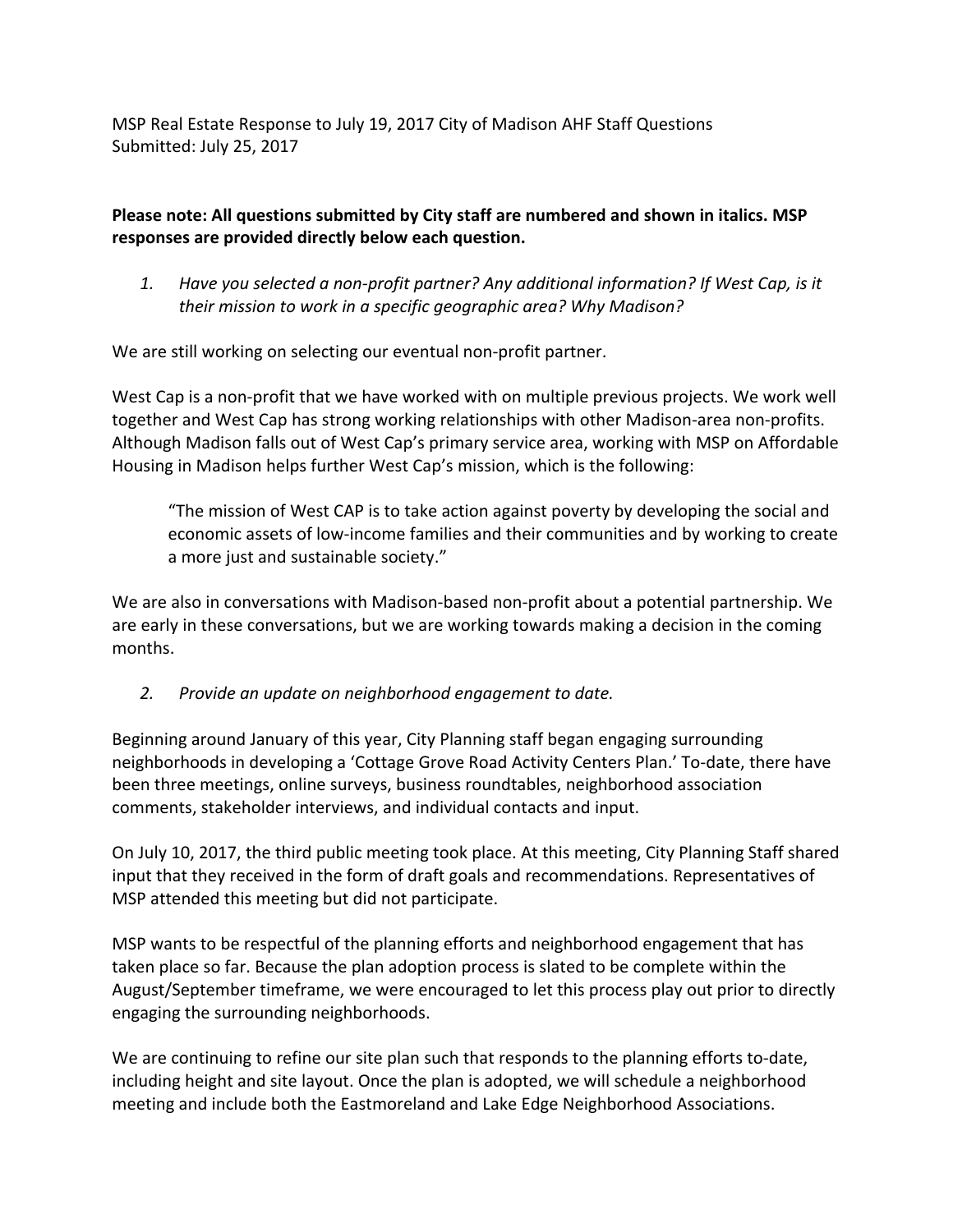3. Describe the preliminary building design in terms of number of buildings, number of *stories, and number of units per building.*

The current building design includes two separate buildings. One building is towards the back (north) of the lot and the other front Cottage Grove Rd on the southern portion of the lot. Our general site plan responds to City Planning efforts already underway with the 'Cottage Grove Road Activity Center" planning process discussed above.

For the north building, we are proposing a split 3- and 4-story building. The 3-story portion helps create an appropriate scale near the adjacent single family homes. It currently contains 73 units.

The south building is proposed as a 5-story mixed-use building. It currently has 53 units and will include approximately 2,000-3,000 sf of commercial space.

We are retaining a very large portion of green space at the far southern end of the site. It is currently almost 10,000 sf total. This green space will not only provide a nice buffer with the single family home to the north, but will also be very meaningful space for school-aged children to recreate. We will include a playground to compliment the ample open/green space.

4. Operating Budget: Payroll at \$160K/year in Year 1 seems high. What/how many staff *positions will be supported with this budget?*

This was an error on our part. We accidentally included \$20,000 in projected high-speed internet charges under this Payroll expenses category instead of the more appropriate 'Office Expenses and Phone' category. We anticipate payroll to be more in the \$140,000 per range. This would cover a full- and part-time property manager, along with a full- and part-time maintenance director.

5. More than half of the units are 1 BR. Could the project be structured and designed to *increase the number of 2-BR units?* 

We would like to know a little more about this question. We set the unit mix based on our experience and market demands. So while it is possible to convert 1-BR units to 2-BR (generally speaking, we'd trade  $(3)$  1-BR units in row for  $(2)$  2-BR units), it is not the unit mix that we feel is optimal and there are many moving parts in terms of trying to accomplish this from both a design/architecture perspective, but also from a pro forma and financial feasibility perspective. We feel it would be best to discuss this question during our presentation.